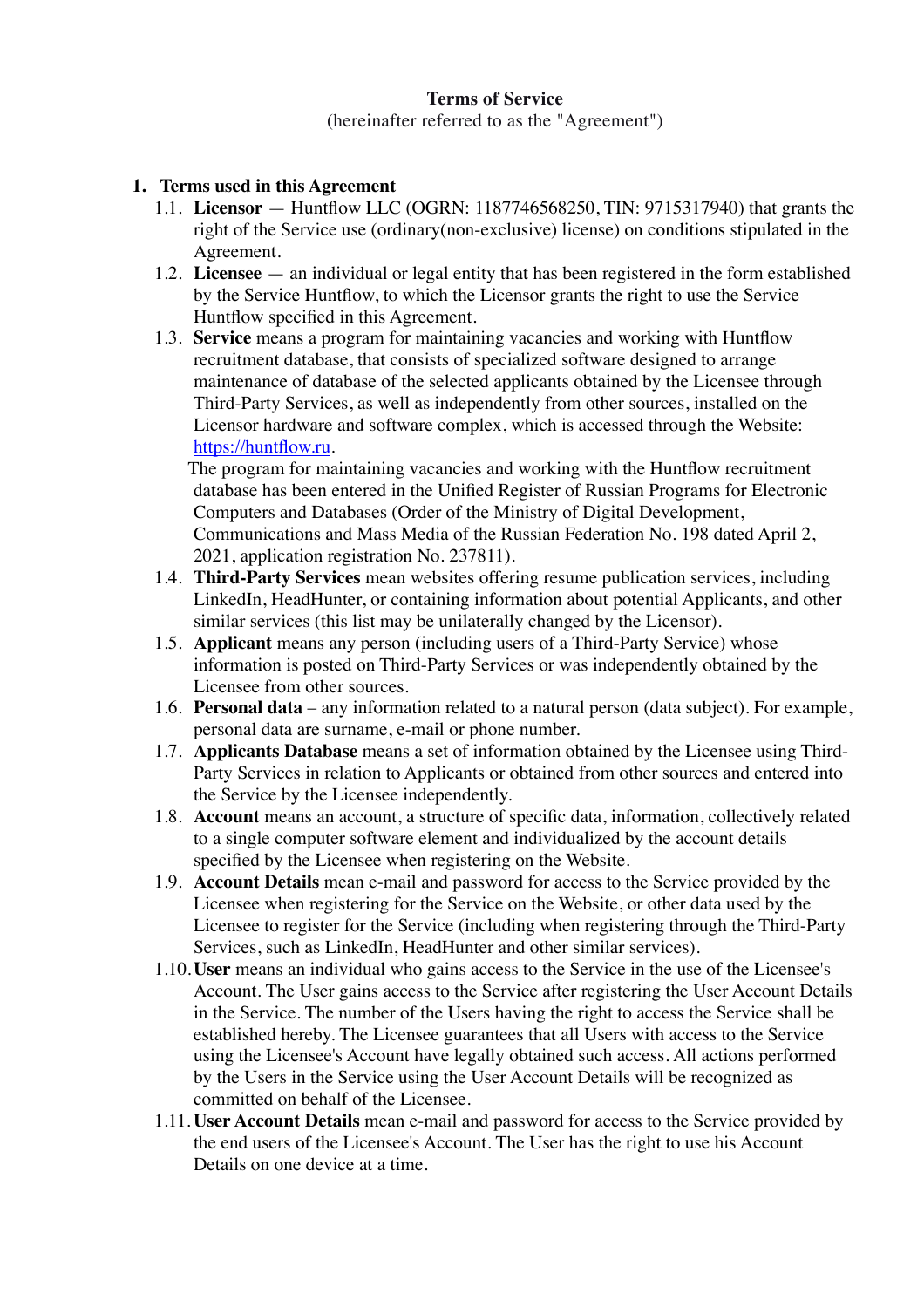- 1.12.**Service plan** the collection of Licensor-granted non-exclusive rights for the use of the Service. The details of the Service plan are defined by the valid Price-list available at the Website.
- 1.13.**Price-list** the document reflecting the Licensor's pricing policy, the details of the Service plans and the license fee for each Service plan. The Licensor will post the valid version of the Price-list at the Website.

### **2. Procedure for granting the right to use the Service under this Agreement**

- 2.1. The Licensor offers the Licensee, who has been registered in the form proposed by the Service, the right to use the service for arranging the maintenance of the Candidate Base obtained by the Licensee through the Third Party Services, as well as obtained by the Licensee independently from other sources. The volume of rights to use the Service and available functionality shall be determined in accordance with the Tariff plan chosen by the Licensee.
- 2.2. The right to use the Service specified in clause 2.1 of this Agreement may be granted to the Licensee on a reimbursable or non-reimbursable basis.
- 2.3. This Agreement is an offer in accordance with Article 435 of the Civil Code of the Russian Federation. By filling in the registration form and expressing the Licensee's consent to the terms of this Agreement, by pressing the "Enter" button or a similar button placed on the registration form page of the Service, the Licensee unconditionally accepts the terms of this offer (acceptance).
- 2.4. This Agreement is concluded by accepting the offer in accordance with clause 2.3 of this Agreement, it is valid in electronic form and does not require signing in the form of a single paper document.
- 2.5. The license agreement may be concluded, inter alia, by sending an offer with individual terms and conditions by the Licensor and acceptance of such an offer by the Licensee.The Offer shall be considered accepted in case of performance by the Licensee of actions in any of the following ways (whichever occurs first):
	- by timely payment by the Licensee of the present Invoice in full scope
	- by successful registration of the Licensee at the Licensor web-site: completion of the register form and agreement with the conditions of the User agreement by clicking the button "Log In" or any other similar button available at the Service registration form page;
	- by performing other actions indicated in the User agreement
- 2.6. The Licensor shall have the right to change the terms of the Agreement and its integral parts without the Licensee's consent. The Licensor shall notify the Licensee of such changes by posting on the Service the new version of the Agreement or its integral parts which have been changed. The Licensee agrees to independently track the changes in the User Agreement on the Licensor's website.
- 2.7. For the correct work of the Service, it is necessary to observe the following requirements for the user's end device:
	- type of device: IBM PC-compatible PCs, digital mobile devices;
	- type and version of the operating system: Windows, MacOS no later than the last 2 versions, for digital mobile devices — iOS, Android no later than the last 2 versions;
	- type and version of browser: Google Chrome, Opera, Mozilla, Yandex.Browser, Apple Safari for MacOS, Microsoft Edge (based on Chromium) — no later than 2 latest versions.
- 2.8. Unless otherwise agreed by the Parties additionally, the Licensee has the right to use the Service on the territory of the Russian Federation in the following forms:
	- 2.8.1.to use remote access to the Service via the Internet, including providing its employees (users) with remote access to work with the Service;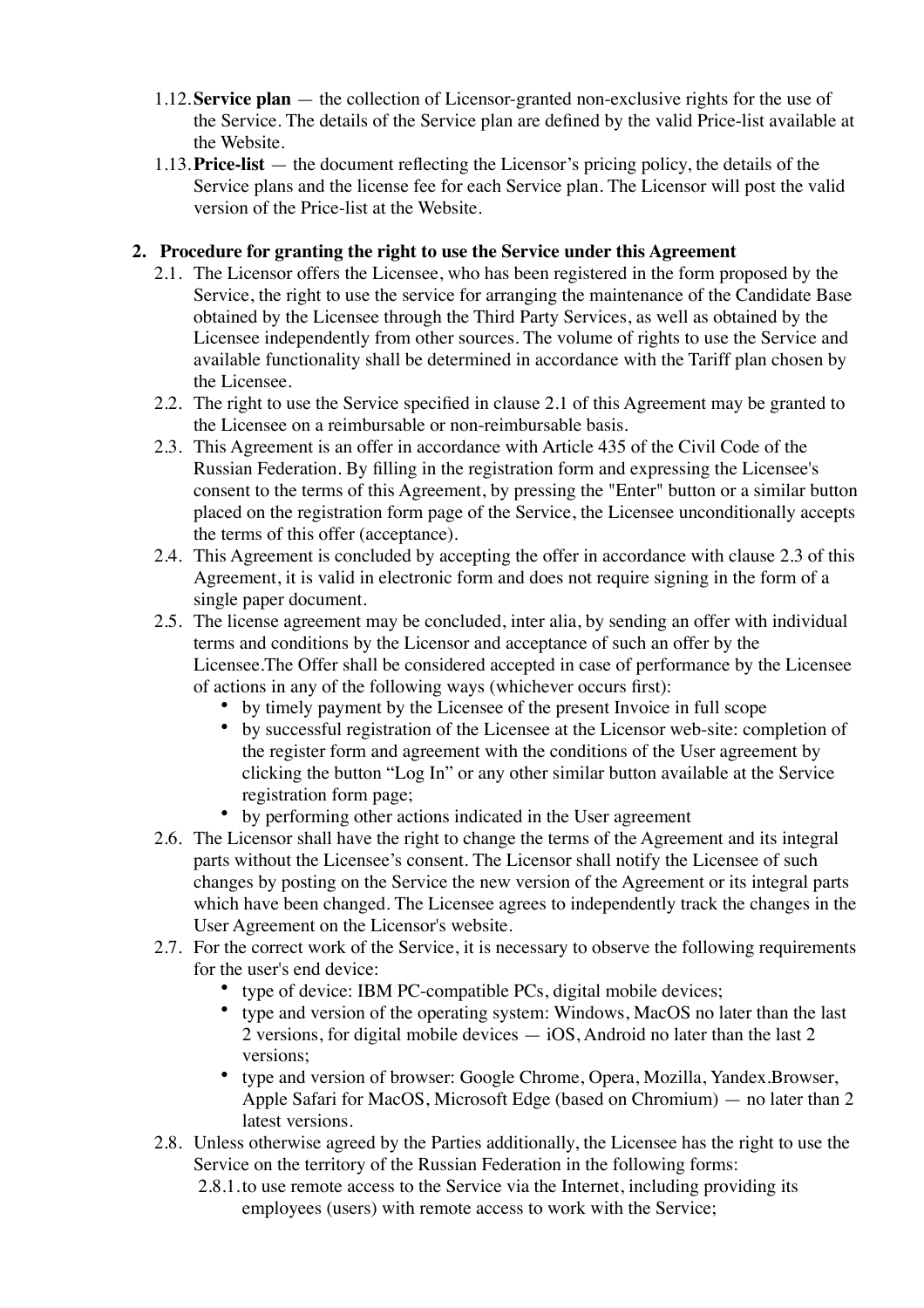- 2.8.2.to use the opportunity of uploading information on the Applicants to the Service, forming its own Applicants Databases
- 2.8.3.to use the opportunity of managing the information about the Applicants uploaded and processed by the Licensee using the Service, to communicate with the Applicants through additional modules connected to the Service;
- 2.8.4.to use the Service in their business activities without right of resale, rent, transfer of the right of the Service use to any third parties, or commission of any profitmaking actions related to the use of Service by the third parties, if otherwise is not agreed with the Licensor in a written form beforehand.
- 2.9. In case of a malfunction of the Service, as well as errors in the operation of the Service, the Licensee shall send a relevant notification to the technical support (e-mail: [support@huntflow.ru\)](mailto:support@huntflow.ru).

The Licensor shall process requests received from the Licensee about errors and/or malfunction of the Service on weekdays (Monday-Friday) during working hours.

- 2.10.Within twenty (20) days from the date of receipt of the relevant request from the Licensee the Licensor is obliged to provide the technical ability to download the Applicants Database as of the date of receipt of the request in any of the following formats at the option of the Licensee: .json, .pdf, .doc. The download in .json format must contain information on the surname, first name, patronymic, work experience and contact details of the Applicant (if they are present when forming the Applicants Database), history of interaction with the Applicant (results of passing the selection stages, data on transition from one stage to another), all marks and comments made by the Licensee. The download in .pdf and .doc formats must contain resumes of the Applicants added to the Applicants Database by the Licensee.
- 2.11. The Service is provided to the Licensee "as is". The Licensor makes no guarantees that the functionality of the Service will fully meet the Licensee's expectations.
- 2.12.In case of the prolongation of the Service use (granting the right to use the Service for a new period), the Licensee shall pay the license fee for the next period of the Service use no later than five (5) business days before the expiration date of the current license, unless otherwise agreed by the Parties. Should the Licensee fail to comply with payment deadline, the Licensor shall not be liable for any possible interruption in access to the Service.

#### **3. Use of Personal Data and Third-Party Services**

- 3.1. The Licensee shall independently regulate its relations with the Third Party Services used by the Licensee to receive information about the Candidates, including independent payment for the use of the Third Party Services.
- 3.2. The Licensor shall not be liable for the Licensee's compliance with the rules of using the Third Party Services and the information received with their help.
- 3.3. The Licensor shall not be liable for the Licensee's compliance with the rules on the use of Personal Data and legislation on the use of Personal Data, as well as for the use (distribution, depersonalization, blocking, destruction, search and presentation) of information about the Candidate and other publicly available Personal Data of the Candidate on the basis of Personal Data and information specified in the Candidate's details.
- 3.4. The Licensor shall not be responsible for the legality, reliability and relevance of the information (including information about the Candidate) obtained by the Licensee with the help of the Third Party Services, as well as obtained by the Licensee independently from other sources. In case of any claims of third parties against the Licensor related to the content of the information posted by the Licensee or to the legality of receipt and use of such information by the Licensee, the Licensee shall settle such claims on its own.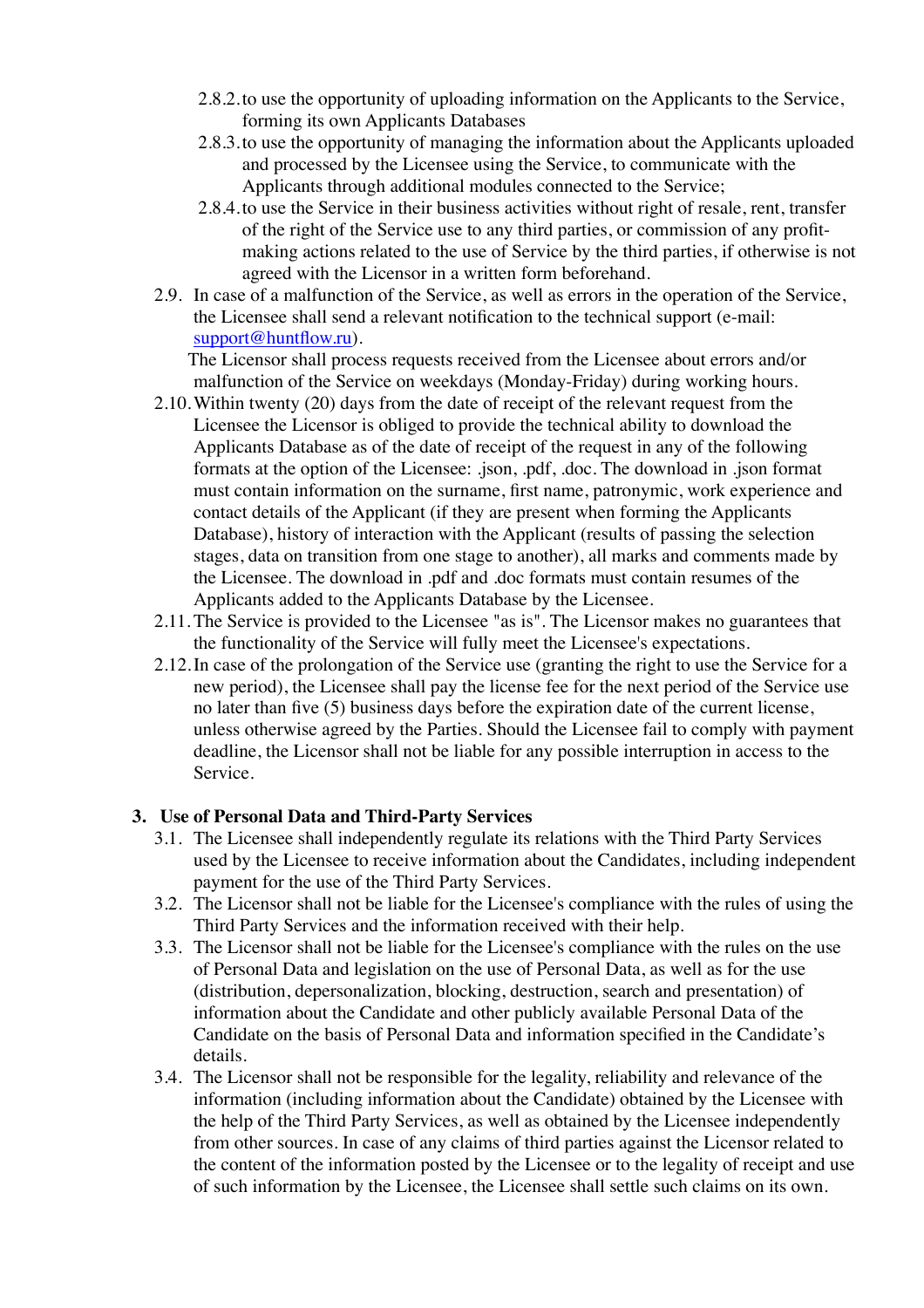- 3.5. The Licensor shall not be liable for any improper use of the Candidates' Personal Data if such use occurred as a result of:
	- 3.5.1.provision by the Licensee of passwords or other information about the Service to third parties who are not registered users of the Service, or to other users who, due to lack of registration with the Service or for other reasons, do not have access to such information;
	- 3.5.2.violations of the information security of the Service;
	- 3.5.3.violations of the terms and conditions of the agreements for the use of the Candidate Database by the Licensee or the Licensor's counterparty;
	- 3.5.4.interruptions in the Service operation, if such interruptions are caused by the Service use by third parties other than the intended purpose;
	- 3.5.5.technical malfunctions in the software, computer networks and servers, which occurred through no fault of the Licensor and which are beyond the Licensor's control.
- 3.6. In the absence or termination of the Licensee's access to the Third Party Services, the Licensor shall not be liable for the impossibility to receive data through the use of the Third Party Services or updating the data that the Licensee has previously received through the use of the Third Party Services.
- 3.7. The Licensor is not a representative of the Candidates, the Third Party Services or other persons who provide information about the Candidates. The Licensor shall not be liable for the obligations established between the Licensee and the persons referred to in this clause.
- 3.8. The Licensee acknowledges that by accepting the terms of this Agreement, the Licensee is providing the Service access to its Personal Data on a voluntary basis, including providing its Personal Data for processing by the Licensor under the terms and conditions set forth in the Privacy Policy of the Licensor.
- 3.9. The Licensor shall only process the Licensee's Personal Data that are placed by the Licensee on the Service. The Licensor shall process the Licensee's Personal Data by means of the hardware and software tools of the Service.
- 3.10.The Licensee shall not be entitled to transfer its credentials (password and other data used for registration on the Service) to third parties, in order to avoid unauthorized access to the Service.
- 3.11. The Licensor may technically block the use of the same User Account Details in the event that at the time of using the Account Details of any of the users in the Service another person begins to use it. In this case the Licensor has the right, without prior notice, to block, at its sole discretion, the Account Details of such user or the Licensee's Account as a whole.
- 3.12.In case of breach of the User Agreement or the terms of the Agreement by the Licensee (its users), the Licensor shall have the right to demand elimination of the breach, and if the breach is not eliminated within the period specified in the demand, to block the user access to the Service, and in cases specified in the Agreement, terminate this Agreement unilaterally without a court order, without any compensation to the Licensee for the losses, including the amount of the royalties paid.
- 3.13.If the User Account Details are blocked, the Licensee has the right to send a request to unlock the Account via e-mail: [support@huntflow.ru](mailto:support@huntflow.ru) with a detailed description of the circumstances that became the basis for blocking the Account Details and the reason for occurrence thereof. On the basis of this request the Licensor makes a decision to unblock the Account Details or sends a refusal to satisfy the request within 3 (Three) business days from the date when the request was received.
- 3.14.The Licensor ensures security of personal data during their processing in the information system.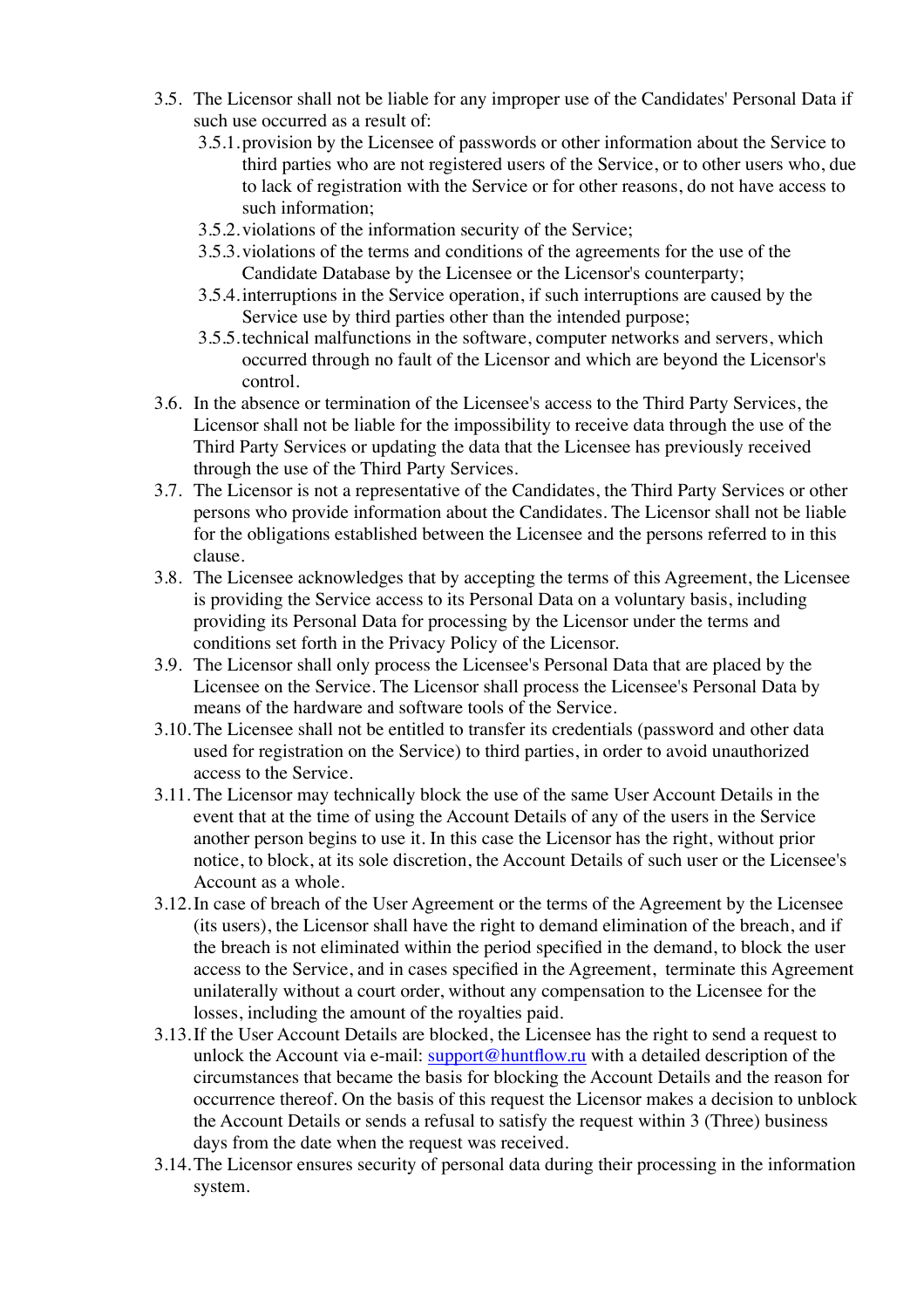3.15.The Service and the Applicants Database are hosted on servers located in the territory of the Russian Federation. The Licensee is solely responsible for compliance with applicable laws when hosting the Applicants Database in the territory of the Russian Federation.

## **4. Procedure for payment of the license fee**

- **4.1.** The amount and procedure for payment of the license fee shall be determined in accordance with this Agreement and the terms and conditions (Tariff Plans) posted at [www.huntflow.ru/price](http://www.huntflow.ru/price), unless otherwise provided by a supplemental agreement of the Parties.
- **4.2.** The license fee under the Agreement shall be paid by wire transfer in the form of a 100% prepayment, unless other procedure of payment is stipulated by the agreement of the Parties
- **4.3.** Funds transfer shall be made by any of the methods offered on the Website or the Service, including bank transfers both by individuals and legal entities, and by depositing funds in rubles through the payment system, if applicable.
- **4.4.** Should the Licensee fail to pay the license fee (or a part thereof) when due, the Licensor may suspend the Service operation by blocking the Licensee's account. Access to the Service may be resumed if the Licensee makes the appropriate payment to the Licensor.
- **4.5.** Switching to another Service Plan The Licensee is entitled to have the access to the Service advanced functions (to expand the available functions) by switching to the more expensive Service plan that includes such advanced functions within the validity period of the present Agreement. The amount of the additional license fee for switching to a more expensive Tariff plan shall be calculated as follows:
	- The Licensee shall pay the difference between the license fee established by the Tariff Plan at the time of switching and the license fee established by the new Tariff Plan at the time of switching calculated in proportion to the number of months remaining to the expiration of the License;
	- When defining the amount of the license fee, the incomplete month for granting the License will be considered as a full month.
- 4.6. Extra license

The Licensee is entitled to request the grant of right for Service use for extra users (hereinafter "Extra license") within the duration of the present Agreement. The amount of the additional license fee shall be set forth in the Price List in effect at the time of granting the Additional License, unless otherwise agreed by the Parties. When defining the amount of the license fee, the incomplete month for granting the License will be considered as a full month.

The Additional License shall be granted to the Licensee subject to payment of the Additional License Fee at the time and in the amount agreed upon by the Parties. If at the time of the request for an additional license the Licensee is in arrears in payment of the license fee, the Licensor may not grant the Licensee an additional license until the Licensee fully repay its debt and pay the additional license fee.

# **5. Liability of the Parties**

- 5.1. The Licensee may not use the following objects in any way without the Licensor's prior written permission:
	- 5.1.1.design and program code of the Service;
	- 5.1.2.informational, graphic, audio, video, photo and other design and content of the Service made and posted by the Licensor on the Service (including those which are not visible without performing special (including unlawful) actions).
- 5.2. The objects specified in cl. 5.1 of this Agreement are the intellectual property of the Licensor or other rightholders (in case the Licensor uses the objects on the basis of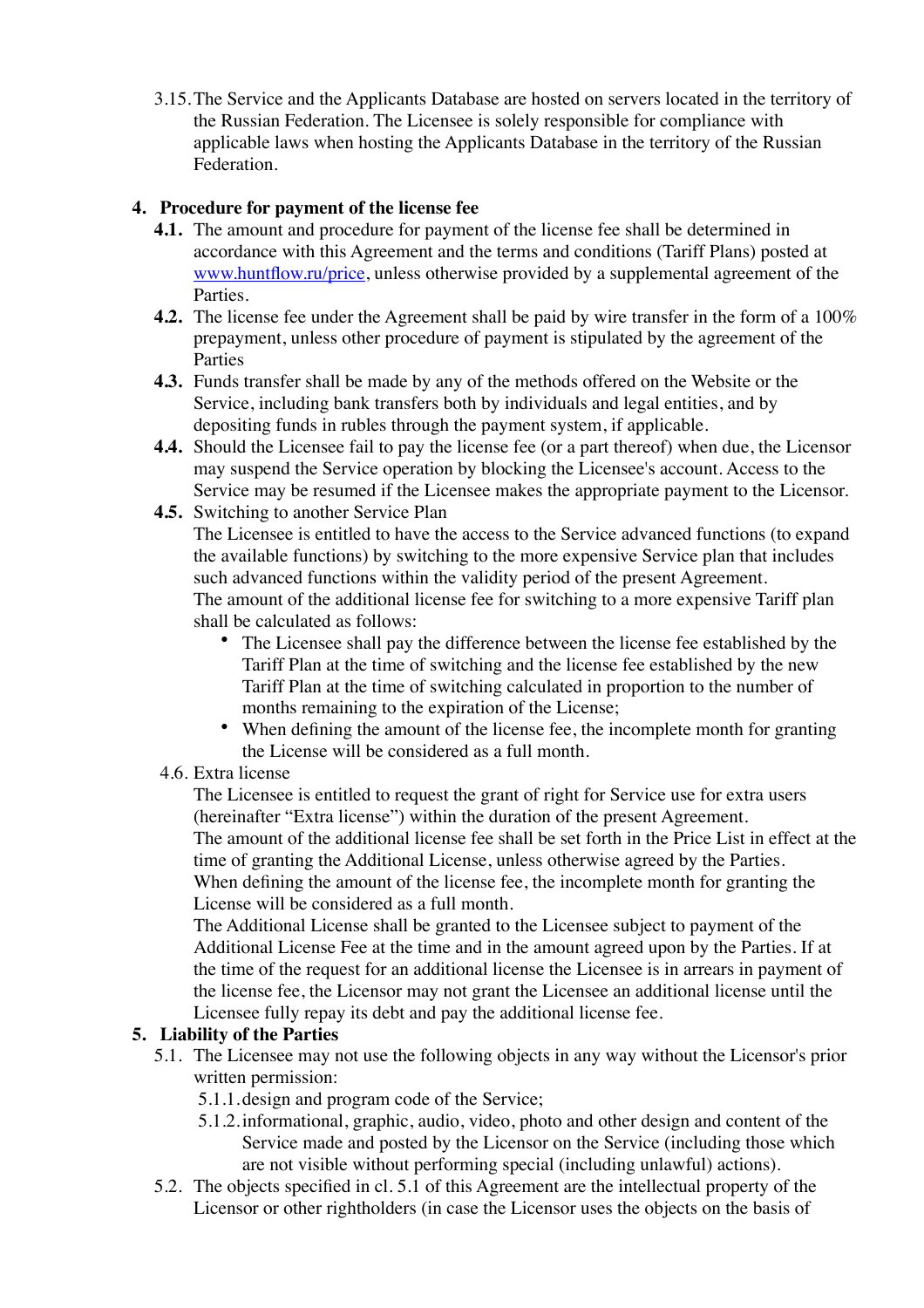agreements with such rightholders). The rights to such intellectual property are not the subject of this Agreement.

- 5.3. The Licensee shall be solely responsible for its actions/inaction if such actions/inaction resulted in the violation of the Licensor's rights or were aimed at the violation of the Licensor's rights to the intellectual property objects specified in cl. 5.1. hereof. Should the Licensee violate the provisions of cl. 5.1 of this Agreement, the Licensor shall be entitled to immediately terminate the Licensee's access to the Service.
- 5.4. The Licensor shall not be liable for non-performance or improper performance of obligations under the Agreement, as well as for possible losses incurred, including, but not limited to, as a result of:
	- 5.4.1. unlawful actions of the Licensee aimed at the violation of information security or normal functioning of the Service;
	- 5.4.2. unauthorized actions of third parties to disrupt the information security and normal operation of the Service, if the Licensor was unable to anticipate and prevent such actions and their consequences;
	- 5.4.3. the absence (inability to establish, termination, etc.) of Internet connection between the server of the Licensee and the server of the Service;
	- 5.4.4. interruptions in the Service operation, if such interruptions are caused by coding errors, computer viruses or other code fragments in the software of the Service;
	- 5.4.5. if the governmental or municipal authorities, other authorized agencies, organizations or individuals perform investigation and search activities;
	- 5.4.6. when the government establishes a regulatory regime for commercial activities on the Internet, which makes it difficult or impossible for the Licensor to fulfill the terms of this Agreement;
	- 5.4.7. other circumstances due to the actions or omissions of the Licensee or other persons that lead to a deterioration of the overall situation with the use of the Internet and/or computer equipment, compared to what existed at the time of entering into the Agreement.
- 5.5. The Licensor shall not be responsible for the legality of the actions performed by the Licensee in the Service under its account data.
- 5.6. The Licensor shall not be liable for the loss or damage of data which occurred in case of the Licensee's violation of the rules of the Service use set forth herein or the rules of the Third Party Services use for the purpose of obtaining information by the Licensee about the Candidates.
- 5.7. The Licensor shall not be liable for damages caused to the Licensee as a result of the disclosure of information about the Licensee to third parties, which occurred through no fault of the Licensor.
- 5.8. All actions performed by a person authorized on the Service using the Licensee's credentials will be considered the actions performed by that Licensee. The Licensee shall be solely liable for all actions performed by it using the Service, as well as for all actions of other persons performed while authorizing using the Licensee's credentials.
- 5.9. If the Licensee violates any of the provisions of the User Agreement or violates the applicable law, the Licensor shall have the right to unilaterally extrajudicially terminate the License Agreement by sending the Licensee a written notice fifteen (15) days prior to the date of termination of the Agreement without compensating the Licensee for any losses.
- 5.10.In the event of a breach by the Licensor of the representations set forth in cl. 5.2. of the User Agreement, the Licensee shall have the right to unilaterally terminate the license agreement out of court by giving the Licensor fifteen (15) days prior written notice without compensation for any damages.